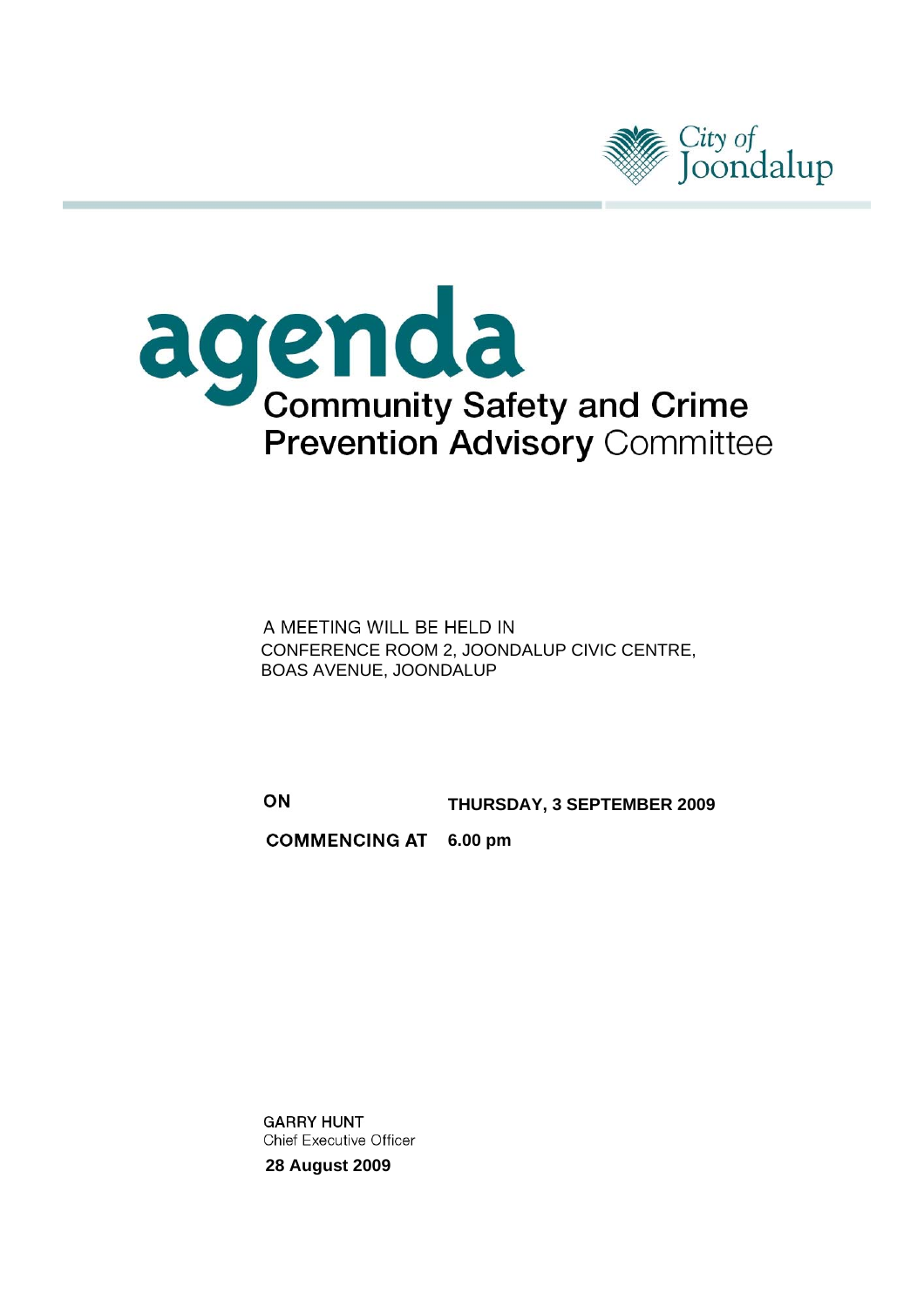# **TABLE OF CONTENTS**

| Page No                                                                                                                                                                                                                                                                               |
|---------------------------------------------------------------------------------------------------------------------------------------------------------------------------------------------------------------------------------------------------------------------------------------|
| 4                                                                                                                                                                                                                                                                                     |
| 4                                                                                                                                                                                                                                                                                     |
| 4                                                                                                                                                                                                                                                                                     |
| 4                                                                                                                                                                                                                                                                                     |
| 4                                                                                                                                                                                                                                                                                     |
| 4                                                                                                                                                                                                                                                                                     |
| 4                                                                                                                                                                                                                                                                                     |
|                                                                                                                                                                                                                                                                                       |
| 5                                                                                                                                                                                                                                                                                     |
| 15                                                                                                                                                                                                                                                                                    |
| 15                                                                                                                                                                                                                                                                                    |
| 15                                                                                                                                                                                                                                                                                    |
| Announcements by the Presiding Person without discussion<br>Identification of matters for which the meeting may sit behind<br>Committee comment on the draft Community Safety And<br>Motions of which previous notice has been given<br>Requests for Reports for future consideration |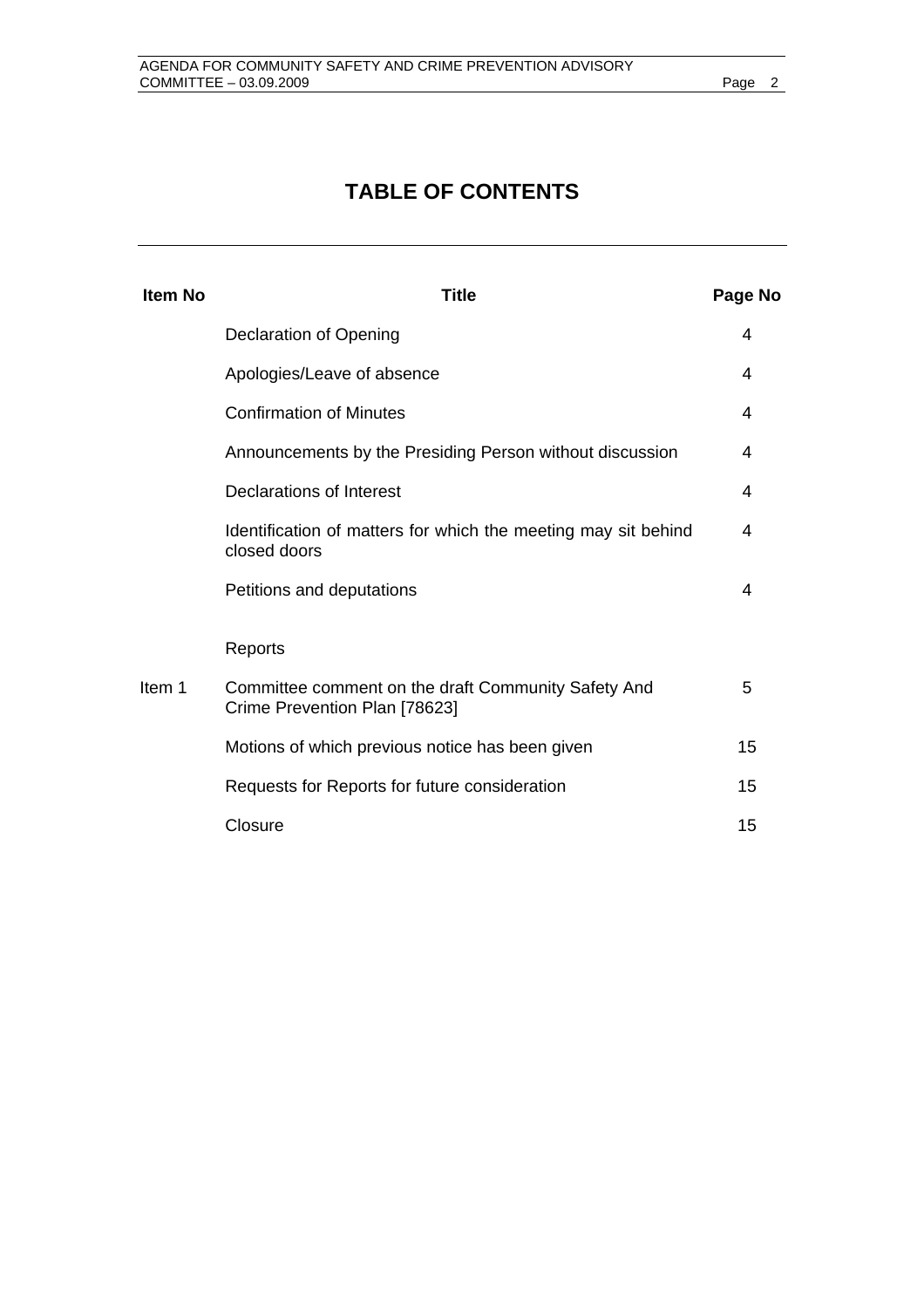## **CITY OF JOONDALUP**

Notice is hereby given that a meeting of the **COMMUNITY SAFETY AND CRIME PREVENTION ADVISORY COMMITTEE** will be held in Conference Room 2, Joondalup Civic Centre, Boas Avenue, Joondalup on **THURSDAY, 3 SEPTEMBER 2009 commencing** at **6.00 pm.** 

GARRY HUNT Chief Executive Officer  $\Box$  Joondalup 28 August 2009 Western Australia

## **AGENDA**

## *Committee Members (12)*

*Cr Russ Fishwick Presiding Person Cr Geoff Amphlett Deputy Presiding Person Mayor Troy Pickard Cr Tom McLean Ms Christine Hamilton Prime Community Representative Mr Clive Elliot Community Representative Ms Denise Farquhar Community Representative Ms Diana Squires Community Representative Mr Ian Counsell Community Representative Mr Joe Kelly Community Representative Mr Mervyn Rea Community Representative Mr Wesley Buzza Community Representative* 

## *Quorum for meetings (6):*

*The quorum for a meeting is to be at least 50% of the number of offices (whether vacant or not) of member of the committee.* 

## *Simple Majority:*

*A simple majority vote is to be more than 50% of those members present at the meeting.* 

## *Absolute majority (7):*

*An absolute majority vote is to be more than 50% of the number of offices (whether vacant or not) of the committee.*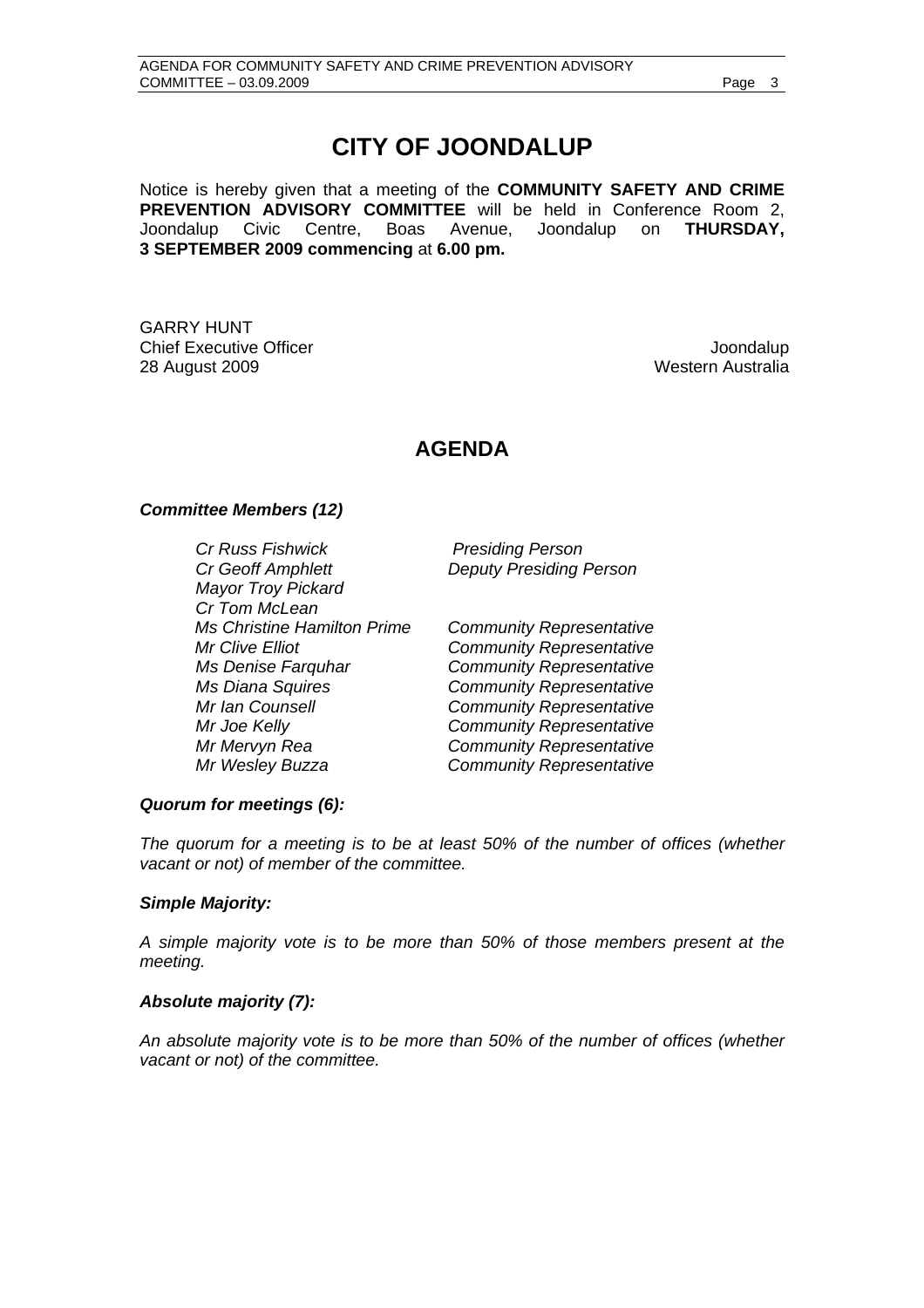## <span id="page-3-0"></span>*Casting vote:*

*In the event that the vote on a motion is tied, the presiding person must cast a second vote.* 

#### *Terms of Reference*

*To:* 

- *provide advice to the Council on community safety and crime prevention issues;*
- *assist the Council in developing a strategic approach to ensure the safety and well being of the wider community of the City of Joondalup.*

## **DECLARATION OF OPENING**

#### **APOLOGIES/LEAVE OF ABSENCE**

Apologies: Cr Russ Fishwick and Cr Tom McLean

### **CONFIRMATION OF MINUTES**

MINUTES OF THE COMMUNITY SAFETY AND CRIME PREVENTION ADVISORY COMMITTEE HELD 23 JULY 2009

#### **RECOMMENDATION**

**That the minutes of the meeting of the Community Safety and Crime Prevention Advisory Committee held on 23 July 2009 be confirmed as a true and correct record.** 

**ANNOUNCEMENTS BY THE PRESIDING PERSON WITHOUT DISCUSSION** 

**DECLARATIONS OF INTEREST** 

**IDENTIFICATION OF MATTERS FOR WHICH THE MEETING MAY SIT BEHIND CLOSED DOORS** 

**PETITIONS AND DEPUTATIONS** 

**REPORTS**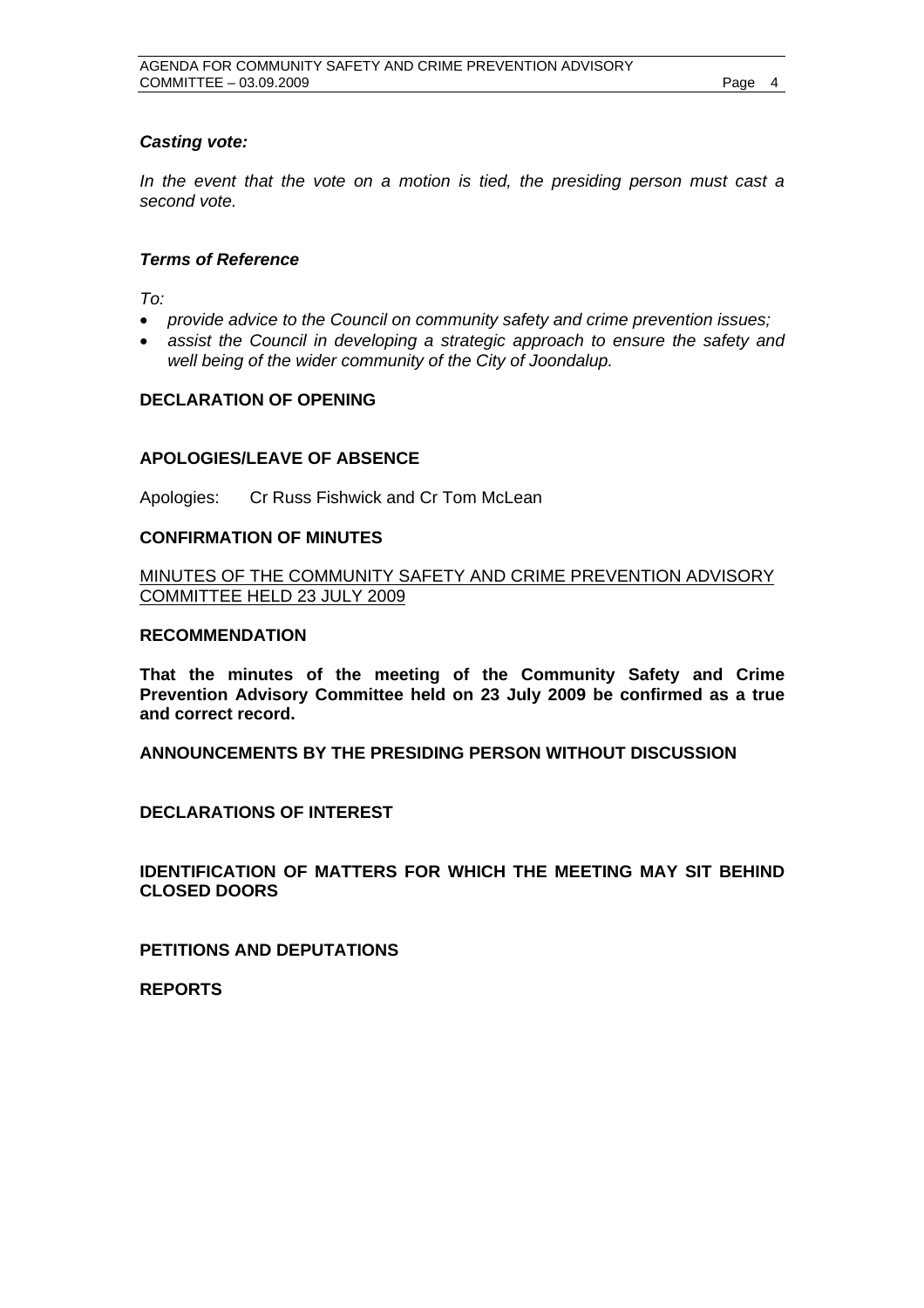## <span id="page-4-0"></span>**ITEM 1 COMMITTEE COMMENT ON THE DRAFT COMMUNITY SAFETY AND CRIME PREVENTION PLAN**

| <b>WARD:</b>                           | All                                                                     |
|----------------------------------------|-------------------------------------------------------------------------|
| <b>RESPONSIBLE</b><br><b>DIRECTOR:</b> | Mr. Mike Tidy<br><b>Corporate Services</b>                              |
| <b>FILE NUMBER:</b>                    | 78623                                                                   |
| <b>ATTACHMENTS:</b>                    | Attachment 1 Draft Community Safety and Crime Prevention<br><b>Plan</b> |

## **PURPOSE**

For the Committee to consider the comments provided by Committee Members to the draft Community Safety and Crime Prevention Plan (the Plan).

## **EXECUTIVE SUMMARY**

A presentation on the draft Plan was made to the Community Safety and Crime Prevention Advisory Committee at its meeting on the 23 July 2009. Committee Members were provided with copies of the Plan and asked to provide feedback for Committee consideration prior to a recommendation on the Plan being made to Council.

Feedback has been received and is summarised in the report. Feedback was very supportive of the thrust of the Plan but also included some changes which are supported. As a result a new version of the Plan showing the proposed changes is included at Attachment 1.

It is proposed that the Committee consider the proposed changes to the Plan and recommend that it:

- *1. NOTES the feedback made by individual Committee Members and the responses;*
- *2. RECOMMENDS to Council that the draft Community Safety and Crime Prevention Plan (Attachment 1 to this Report) be approved for release for public comment.*

## **BACKGROUND**

At its meeting on the 23 July 2009 the Committee considered a presentation on the draft Plan and copies were provided to Committee Members for consideration and feedback. The Committee resolved to: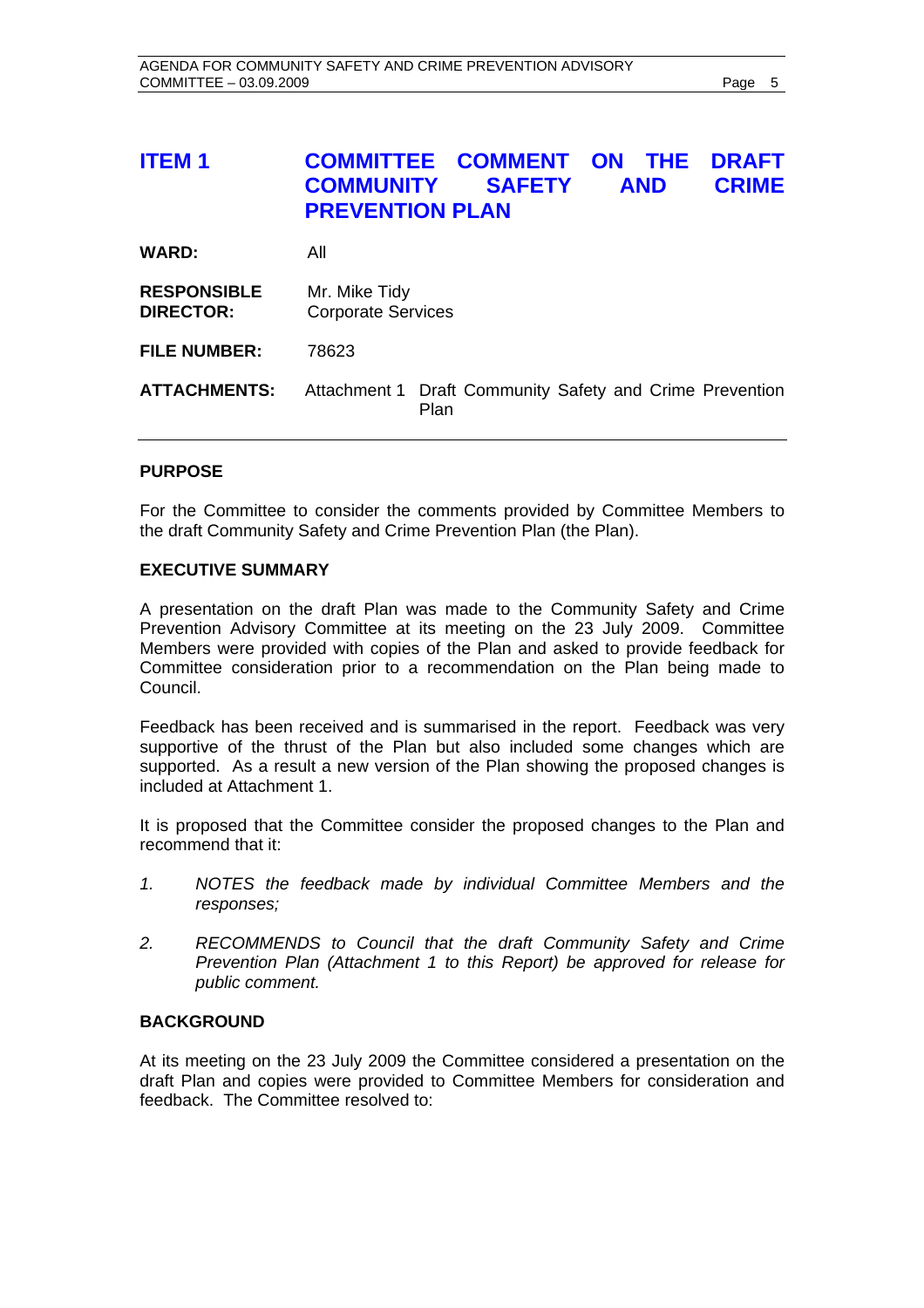*"PROVIDES comments on the draft Community Safety and Crime Prevention Plan by 21 August 2009 for consideration at the next meeting of the Community Safety and Crime Prevention Committee*"

At its meeting on 18 August 2009 Council endorsed the minutes of the Advisory Committee meeting of the 23 July 2009 (refer CJ186-08/09).

Significant feedback has subsequently been received.

## **DETAILS**

There is a strong level of consistent support for the draft Plan in its current form. There is common acceptance that a holistic approach to deterrence and prevention is more like to be successful than a piecemeal approach where individual organisations or levels of Government act independently. There is also acknowledgement that some matters are completely within the scope of State Government to deal with and that the Police, Courts and other agencies can only be lobbied and influenced.

## **Issues and options considered:**

The feedback on the Plan and the responses to that feedback are set out as follows.

#### YOUTH ENGAGEMENT AND CHILD SAFETY

#### Feedback

Some Members commented on the "Give 20" program which is now only an optional curriculum item in Secondary Schools. One Member considered a reduced program such as "Give 10" could be offered to upper age Primary School students as a preparatory course. The "Give 20" program is operated by the WA Education Department.

#### Response

The City can only influence the Department for Education to vary its policy on mandatory curriculum activities.

#### Feedback

Some Members commented that they would like to see more emphasis on "youth engagement" particularly on youth considered to be "at risk". There is support from Members for additional services such as a "drop in centre" either as a permanent structure or through the use of equipped buses.

#### Response

The Committee has previously requested a report on the City's approach to youth engagement. Future programs would be fully examined for relevance and outcomes and be subject to the usual budget setting process. There is no requirement to amend the current draft Plan.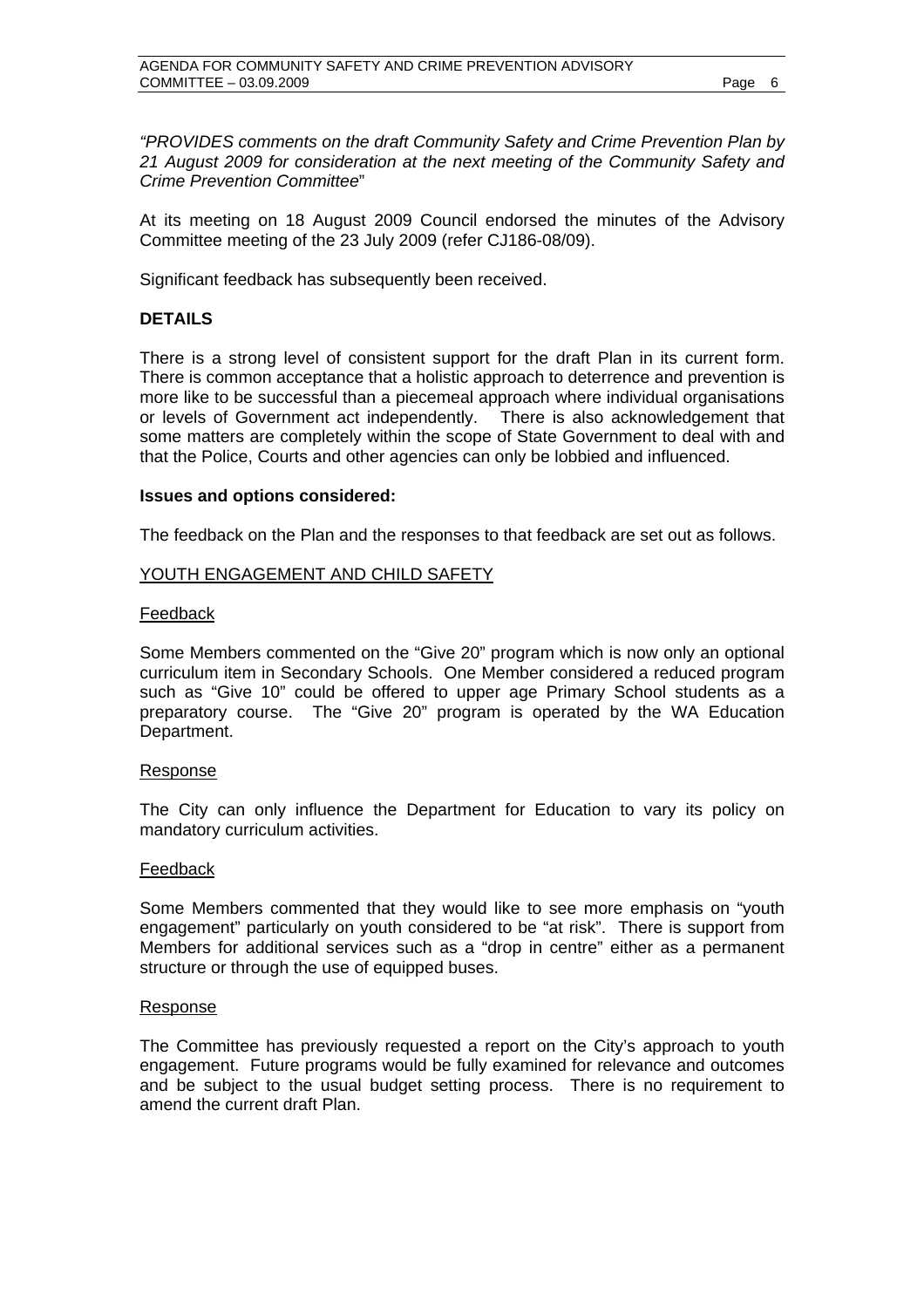## Feedback

Lack of parental supervision is also identified as an issue for the community generally with calls for greater efforts in this regard. One suggestion is for a Local Law with the power to fine the parents of offenders for failing in their duty as parents or for the State to require compulsory parenting classes for the parents of repeat offenders.

#### Response

A Local Law to fine parents with wayward children is very unlikely to succeed scrutiny by the Joint Standing Committee on Delegated Legislation (JSCDL). The JSCDL is a Parliamentary Committee established to determine if Local Laws are consistent with the Acts under which they are developed. There are no provisions in any Acts through which the City has power that would stretch so far as to allow for such fines.

Parenting classes and similar programs sit more properly with the State Government in Departments such as Children and Family Services. The City can provide information and be a conduit for those services into the community.

#### HOONING AND SPEEDING

#### Feedback

Hooning is recognised as a subject of considerable interest. Some members commented that more could be done to tackle this issue. One recommendation is that the State Government invests more in speed cameras for local roads.

#### Response

The City responds to resident requests for traffic treatments to reduce speeding where possible. Speeding per se is predominantly a Police matter and the City cooperates with the Police as they carry out enforcement action.

#### NEIGHBOURHOOD WATCH

#### Feedback

Neighbourhood Watch (NHW) was identified by some Members as a particularly strong brand with the potential to bring together members of the community to help themselves in their local areas. Comment was made that joining and then participating needs to be made easier and more rewarding. One Member noted that Residents Associations and Community Groups could also serve the same purposes as local NHW groups.

#### Response

Officers from the City are actively engaging with the WA Police to develop stronger and closer links with the Neighbourhood Watch program. The City sees NHW as a strong program with considerable potential for further development.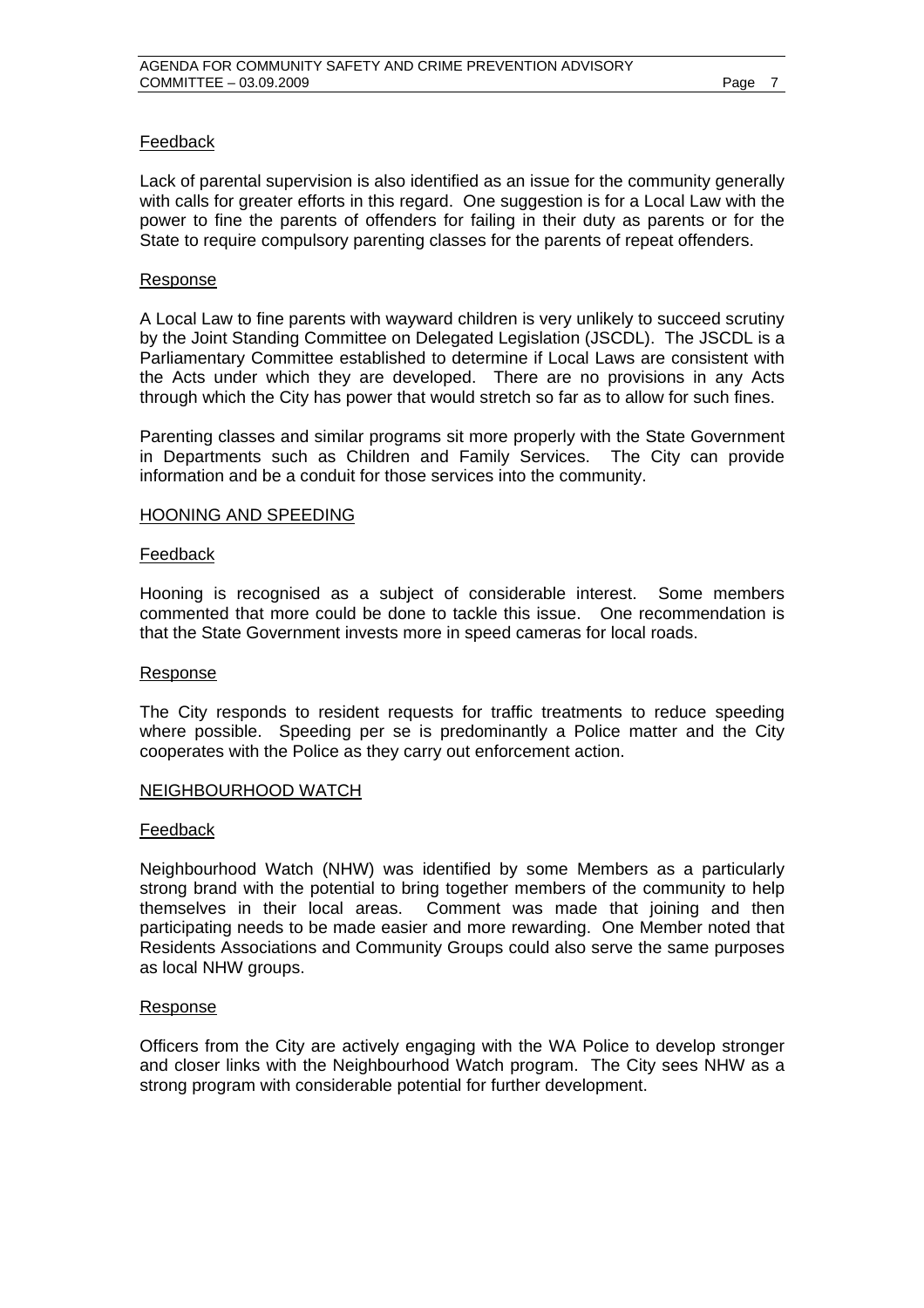## GRAFFITI

#### Feedback

Members commented that the clean up rate for graffiti has improved in recent times. Some Members would like to see more programs or improved programs to deter graffiti offenders. There is support for the "restorative justice" concept where convicted offenders are made to clean up graffiti or compensate the City for cleanup costs.

#### Response

The WA Local Government Association is researching options for local governments to recover costs from convicted graffiti offenders and the City is actively supporting that research.

#### Feedback

There is strong support from Members for "Mural Art" with recommendations that it be used as widely as possible.

#### Response

The City's Mural Arts program is designed to be flexible and the support from Members is encouraging

#### Feedback

A Member questioned whether a "graffiti safe-wipe" pack could be introduced to encourage residents and businesses to clean up their own property fronts.

#### Response

A "graffiti safe wipe" pack has been investigated. The risks associated with chemicals and variable standards of cleaning are considered to be too great to warrant this as a program.

#### Feedback

There is support for the local graffiti removal volunteer program with a Member suggesting local groups such as Cubs or Scouts be encouraged to join in.

#### Response

Support already exists from a number of High Schools. Finding ways to bring other groups into the "volunteer" service area will be explored.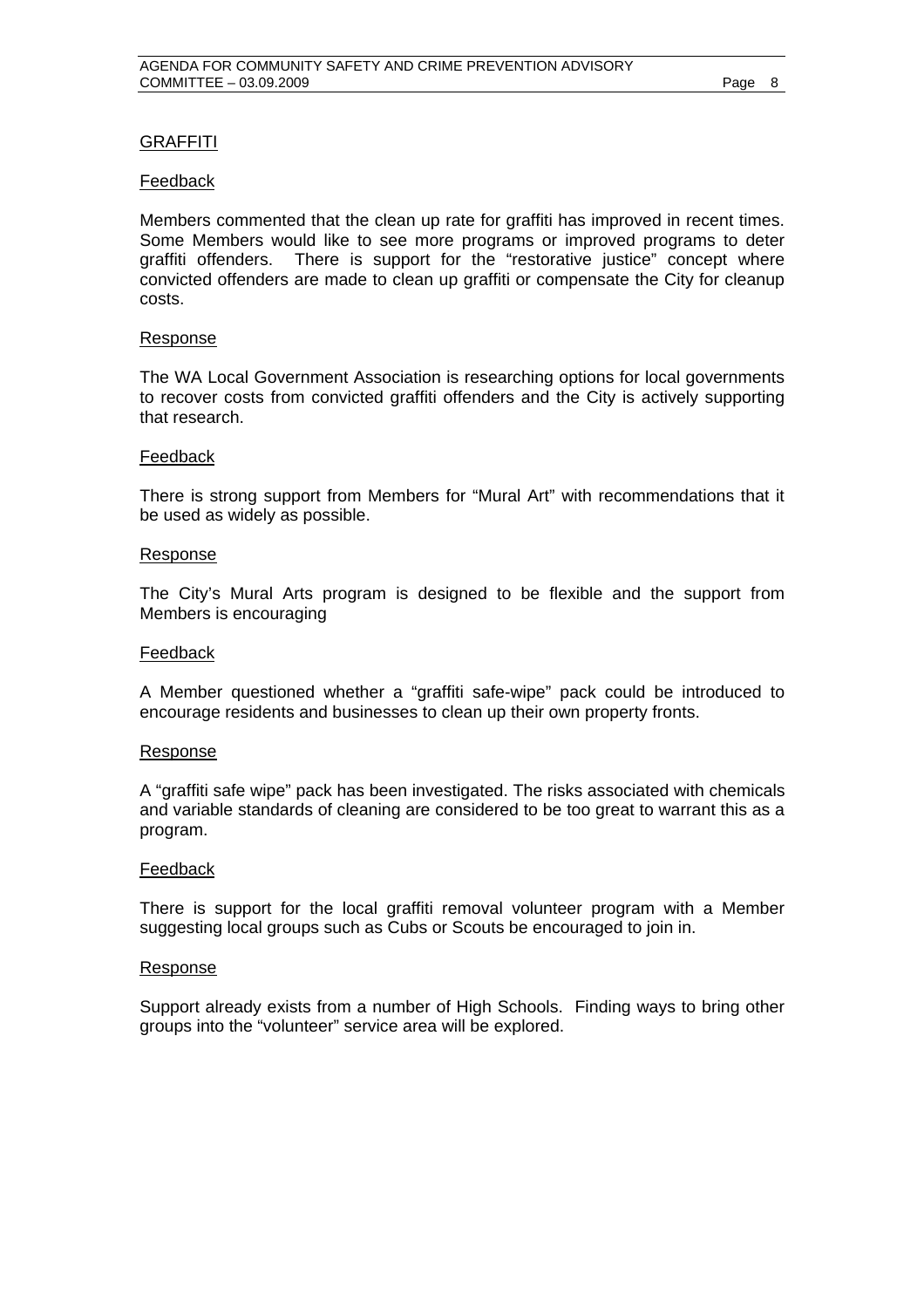## **CCTV**

#### Feedback

The use of public areas video surveillance (more usually called CCTV) is broadly supported provided it is targeted and used effectively.

#### Response

The City is examining the development of an approach on the use and conditions under which CCTV could be used in the district.

#### DOMESTIC SAFETY

#### Feedback

A Member suggested the City implement a "City of Joondalup Light and Safe" program. The program is essentially about fitting motion activated sensors to external lights for previous victims of crime to assist them to feel safer in their homes.

#### Response

The proposal requires more investigation and this will be done in the period leading up to the next budget. Future programs would be fully examined for relevance and outcomes and be subject to the usual budget setting process. There is no requirement to amend the current draft Plan.

Additional resources to improve perceptions of safety for vulnerable citizens would always be welcome. Any suggested program would be fully developed and costed and then examined on its merits against other competing demands on available resources

## CITY WATCH

#### Feedback

There is some recognition amongst Members that some in the community are not familiar with the City Watch service provided by the City and that more could be done to raise the profile and subsequent awareness of this service within the community at large.

### Response

The City has a marketing program for the City Watch service which seeks to raise awareness and improve recognition.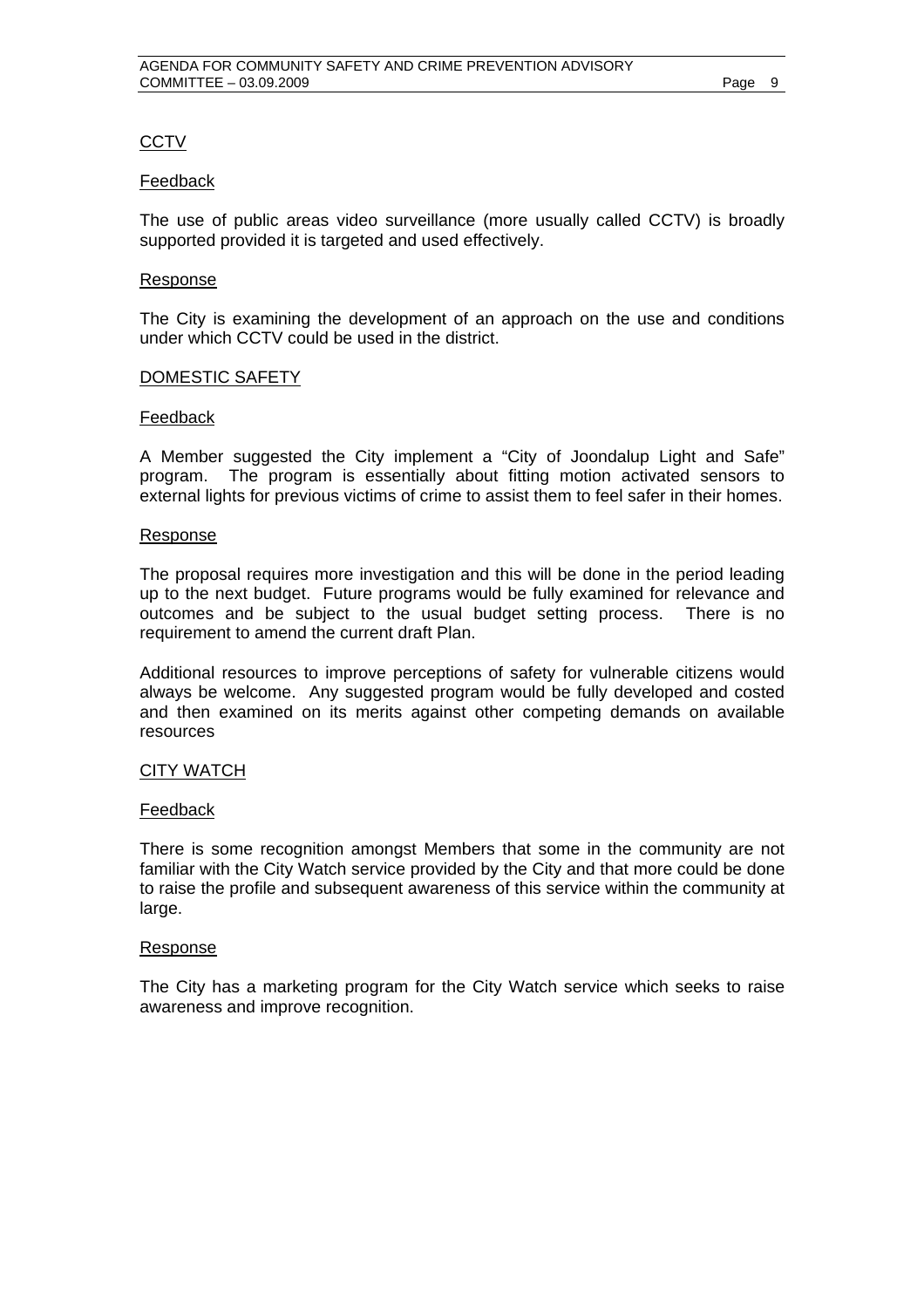## STATISTICS AND PRESENTATION

#### Feedback

One Member asked that the existing tables in section 2.1 be extended to include offences or graffiti removals "per head of population" for the suburb and all tables should be indexed. There is also a suggestion for an appendix which is a "Plan on a page" showing all the programs and their linkages and who is responsible for them in a colour coded chart.

#### Response

The charts and tables have been reviewed and amended as suggested. The "plan on a page" does have merit however the plan in its current format has been presented in the format required by the Office of Crime Prevention.

#### Feedback

A Member suggested that all supporting documents from stakeholder programs such as "Towards Zero: Road Safety Strategy 2008 – 2020 (Office of Road Safety WA) could be included as appendices to the Plan.

#### Response

The inclusion of so many appendices would make the Plan unwieldy and would be very likely to discourage readers because of the initial bulk. Readers with an interest in these other programs may easily find them at the appropriate stakeholder websites.

#### Feedback

A member suggested an inclusion from the World Health Organisation Manifesto on Safe Communities in the definition of safety.

#### Response

This definition has been included.

#### Feedback

A Member suggested the inclusion of a City map by suburb in Section 2.1 Demographic and Socio-Economic Indicators.

#### Response

A map has been included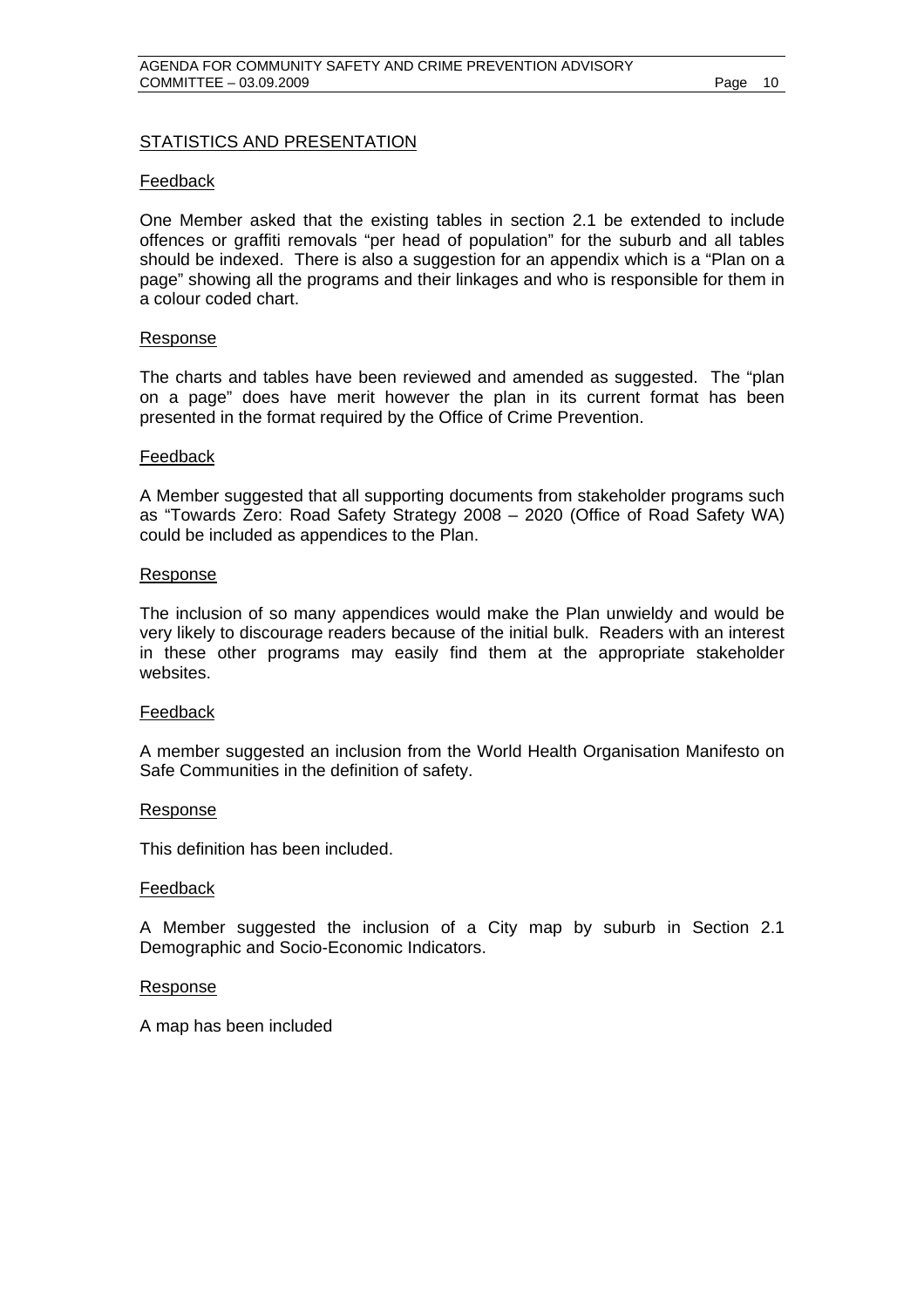## Feedback

A Member suggested the inclusion of the definition of "North Metropolitan Region" as a Police District and to list Police Stations addresses and contact details.

#### Response

It is considered confusing to add other Cities or Shires into a Plan that is specific to Joondalup in this context. It is also considered un-necessary to add detail of Police stations when that information is readily available elsewhere.

#### Feedback

A Member suggested additional columns showing percentages in the "offences" table IN Section 2.2

#### Response

The changes have been made.

#### Feedback

A Member suggested listing both the offences and clean ups carried out in relation to graffiti in 2008.

#### Response

For the purposes of this analysis each clean up listed is an offence.

#### Feedback

A Member suggested that a Community Survey be conducted of perceptions before the Plan is offered for public comment referring to Sections 3.1 and 3.4 of the Plan.

#### Response

The Plan is designed to identify current programs and approaches to the crime and safety. It is open to Council to use the plan as a benchmark and further survey the community if it considers this appropriate.

#### Feedback

A Member suggested the inclusion of website addresses and telephone numbers for all the non City of Joondalup stakeholders identified in Section 5 – Actions.

#### Response

The inclusion of this additional information within the document is considered to make the Plan unwieldy in the context of briefly identifying programs and participants.

#### Feedback

A Member suggested every program have listed against it all the different measures of success and performance indicators for each element of each program.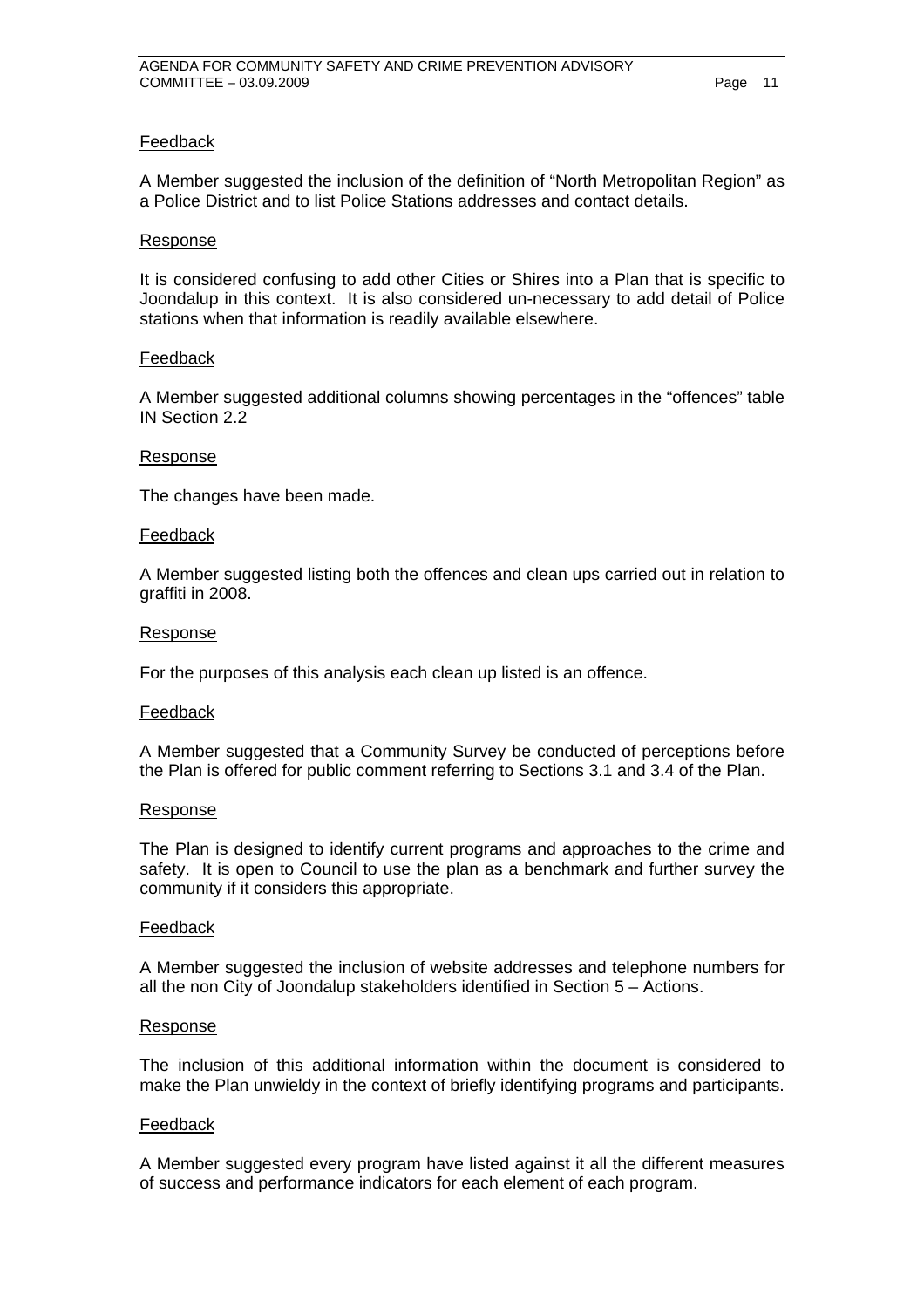## Response

The inclusion of this additional information within the document is considered to make the Plan unwieldy in the context of briefly identifying programs and participants.

#### Feedback

A Member suggested that Occupational Safety and Health is a program that could be included as a program with WorkSafe as the principal stakeholder.

#### Response

The inclusion of WorkSafe has merit and is aligned to similar approaches to falls and injury prevention. It has been listed in Section 5.2

#### SUGGESTIONS AND NEW PROGRAMS

#### Feedback

There is a recommendation that the City look at the Child Wise program.

#### Response

Officers have done some preliminary research into the Child Wise program, an international protection program for children at risk of sexual abuse. It aims to raise awareness of the issue and to encourage organisations that look after children (schools, playgroups, associations etc) to self assess their ability to deter or when necessary respond to issues of child abuse. It is considered that this program is better supported by State Government.

#### Feedback

A Member asked that the Pub Watch program, recently instigated by the licensed premises operators in the City Centre, be included in the Plan as an active program.

#### Response

PubWatch came into being after the development of the draft Plan. It has now been included.

#### Feedback

It is suggested that "Business Watch" program be considered by the City.

#### Response

Business Watch is a parallel program to Neighbourhood Watch and the City will investigate how this program could be adopted.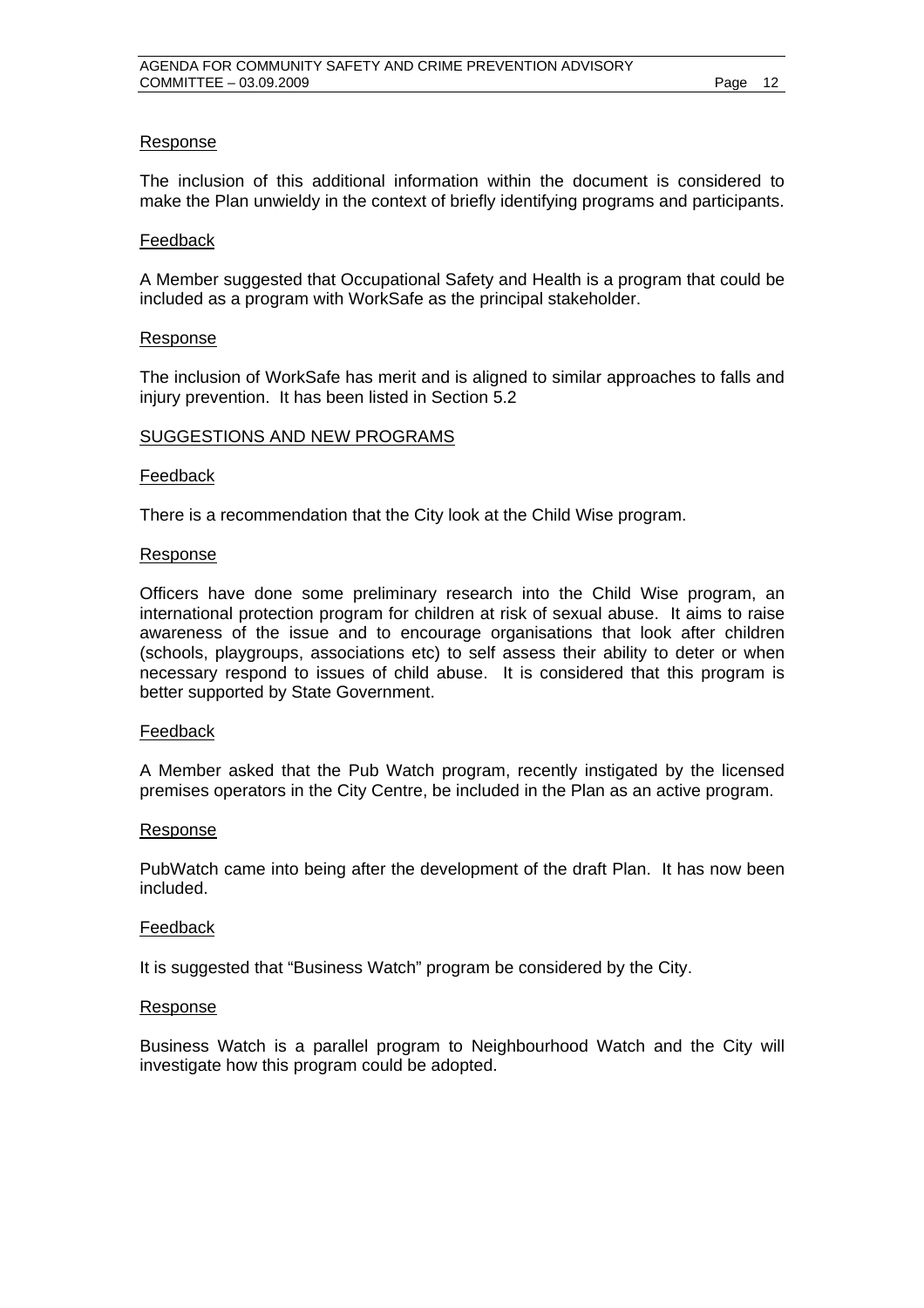## Feedback

There is a suggestion that there should be a single coordination point for all references and programs to the Plan with a single telephone number for making contact; the analogy is a Joondalup "Crimestoppers".

#### Response

There is a position within the staff establishment of the City that effectively fills the role envisaged and has a responsibility both for programs managed in that area and for other programs operated from other areas of the City. Regular meetings help to ensure a good flow in intelligence between stakeholders. There are no names or roles identified or intended to be identified in the Plan. Contact information about the Plan will be published on the City's website when it is released for comment.

#### **Legislation/Strategic Plan/Policy Implications**

| Legislation | The Committee is established in accordance with the Local |  |  |  |  |
|-------------|-----------------------------------------------------------|--|--|--|--|
|             | Government Act 1995.                                      |  |  |  |  |

#### **Strategic Plan**

| Key Focus Area: | Community Wellbeing.                                                                                                     |  |  |  |  |
|-----------------|--------------------------------------------------------------------------------------------------------------------------|--|--|--|--|
| Objective:      | To work collaboratively with stakeholders to increase<br>5.4<br>community safety and respond to emergencies effectively. |  |  |  |  |
| <b>Policy</b>   | Not applicable.                                                                                                          |  |  |  |  |

#### **Risk Management considerations:**

Not applicable.

## **Financial/Budget Implications:**

Programs listed in the Plan have all been subject to the normal budget setting process. Any new programs or revisions of programs in the future would be subject to the same processes.

### **Regional Significance:**

Not applicable

## **Sustainability implications:**

Not applicable

#### **Consultation:**

Council will consider referring the draft Plan for community comment once the Committee has made a recommendation in relation to the Plan.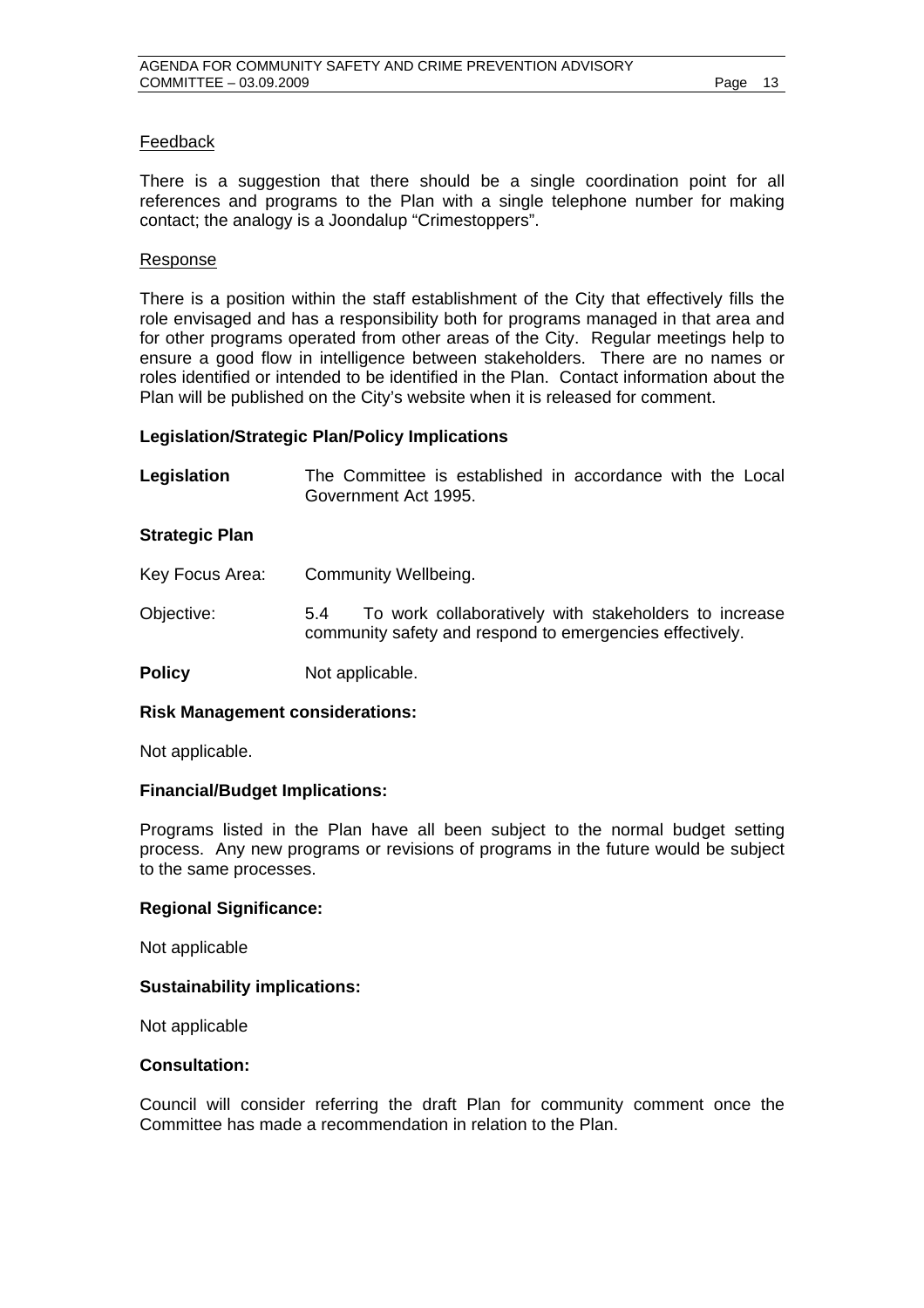## **COMMENT**

Individual suggestions and comments have been addressed in the report. A new version with changes shown has been attached for Committee consideration.

## **VOTING REQUIREMENTS**

Simple majority

**RECOMMENDATION** 

**That the Community Safety and Crime Prevention Advisory Committee;** 

- **1. NOTES the feedback made by individual Committee Members and the responses;**
- **2. RECOMMENDS to Council that the draft Community Safety and Crime Prevention Plan (Attachment 1 to this Report) be approved for release for public comment.**

*Appendix 1 refers* 

*To access this attachment on electronic document, click here:<Attach1agn030909.pdf>*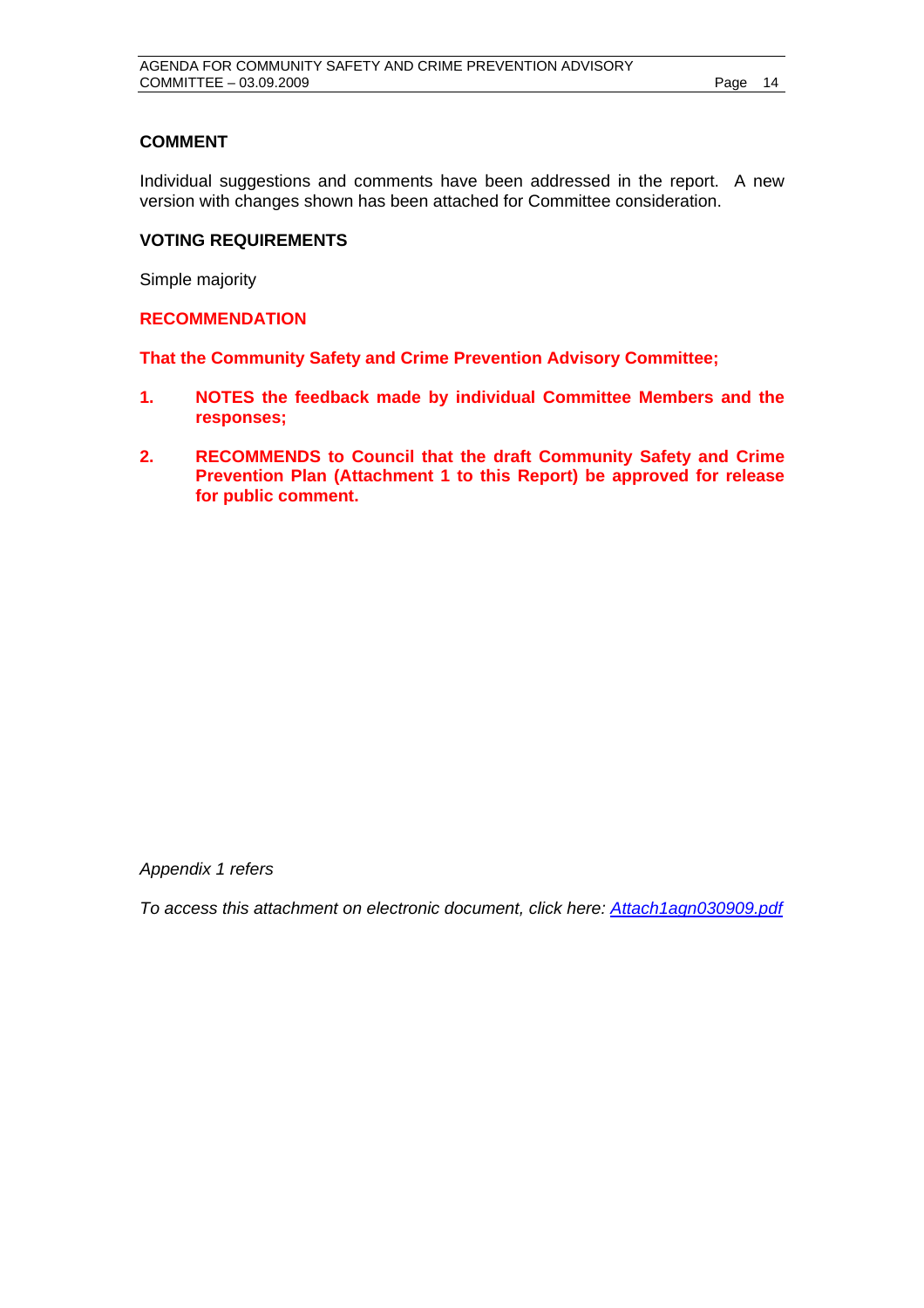## <span id="page-14-0"></span>**MOTIONS OF WHICH PREVIOUS NOTICE HAS BEEN GIVEN REQUESTS FOR REPORTS FOR FUTURE CONSIDERATION**

**CLOSURE**